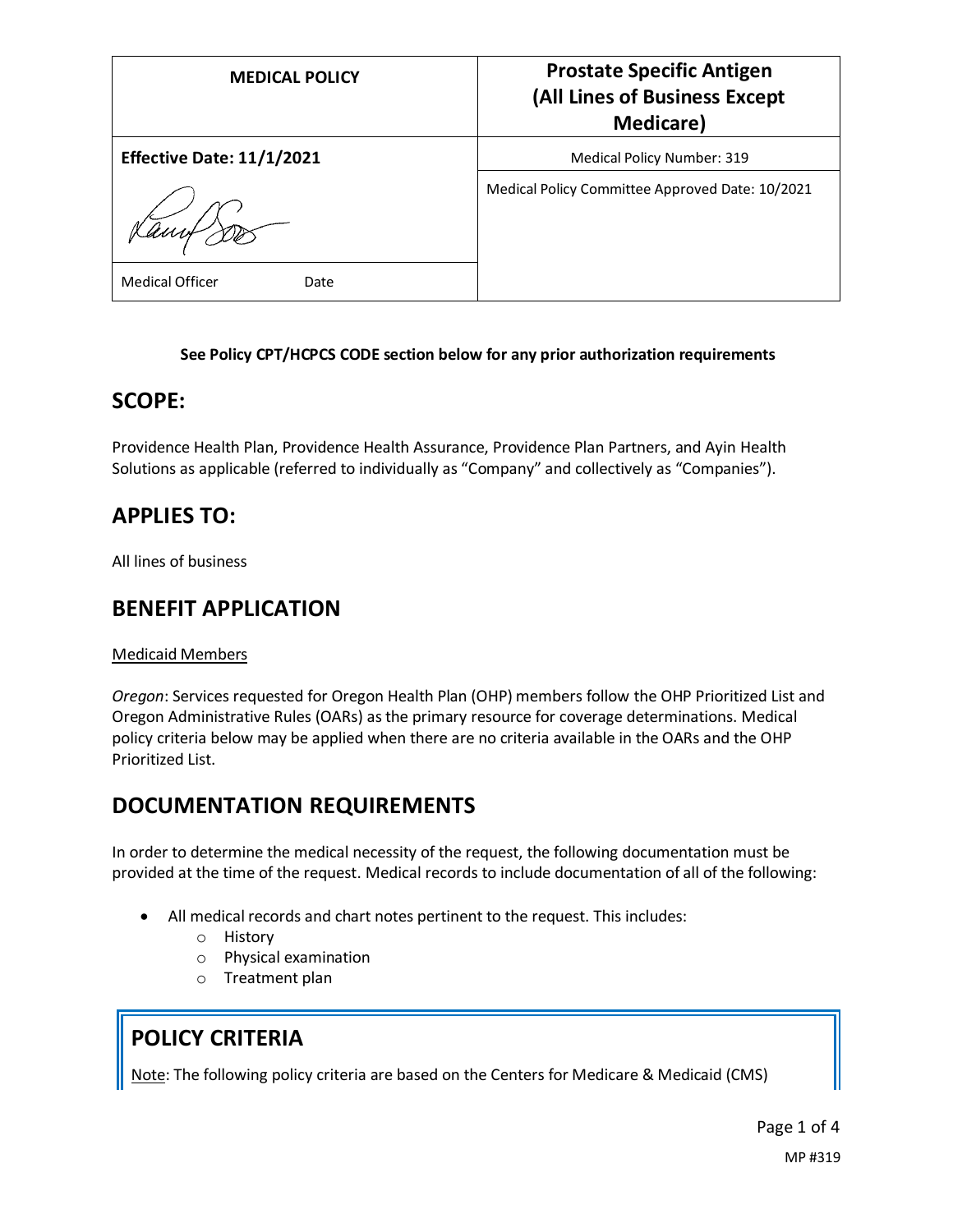|                | National Coverage Determination (NCD) for Prostate Specific Antigen (190.31) <sup>1</sup> and the Medicare<br>NCD Coding Policy Manual and Change Report (ICD-10-CM). <sup>2</sup>                                                                          |
|----------------|-------------------------------------------------------------------------------------------------------------------------------------------------------------------------------------------------------------------------------------------------------------|
| I.             | Prostate specific antigen testing may be considered medically necessary and covered<br>when any of the following criteria are met (A.-D.):                                                                                                                  |
|                | A. To differentiate benign from malignant disease in men with lower urinary tract<br>signs and symptoms (e.g., hematuria, slow urine stream, hesitancy, urgency,<br>frequency, nocturia and incontinence); or                                               |
|                | B. For the treatment of patients with palpably abnormal prostate glands on physician<br>exam; or                                                                                                                                                            |
|                | C. For the treatment of patients with other laboratory or imaging studies that suggest<br>the possibility of a malignant prostate disorder; or                                                                                                              |
|                | D. To follow the progress of prostate cancer once a diagnosis has been established<br>(e.g. detecting metastatic or persistent disease in patients who may require<br>additional treatment; or                                                              |
|                | For the differential diagnosis of patients presenting with as yet undiagnosed<br>Е.<br>disseminated metastatic disease.                                                                                                                                     |
| ΙΙ.<br>$B.$ ): | Prostate specific antigen testing is considered not medically necessary and not covered<br>when criterion I. above is not met, including but not limited to either of the following (A.-                                                                    |
|                | A. More than one test per year for patients with lower urinary tract signs or<br>symptoms unless there is a change in the patient's medical condition;<br>More than one test with a diagnosis of in situ carcinoma, unless the result is<br>В.<br>abnormal. |

Link to Policy Summary

### **BILLING GUIDELINES**

The following CPT/HCPCS codes may be covered when billed with one of the ICD-10 codes that Medicare has included as medically necessary in the most recent *Medicare National Coverage Determinations (NCD) Coding Policy Manual and Change Report (ICD-10-CM)*. Available for download at: [Lab NCDs](https://www.cms.gov/Medicare/Coverage/CoverageGenInfo/LabNCDsICD10) – ICD-[10.](https://www.cms.gov/Medicare/Coverage/CoverageGenInfo/LabNCDsICD10)<sup>2</sup> Select the "Lab Code List ICD10 (ZIP)" file option that aligns with the date services were or will be rendered from the Downloads section. Open a spreadsheet and look for NCD 190.33 in column A. This resource can also be accessed directly from the NCD noted above, under "Revision History" and by selecting the applicable "Covered Code List" version. While these services do not require prior authorization, utilization may be subject to audit and all criteria from NCD 190.33 must be met. Thus, inclusion of a diagnosis (ICD-10) code on this list may not warrant automatic coverage.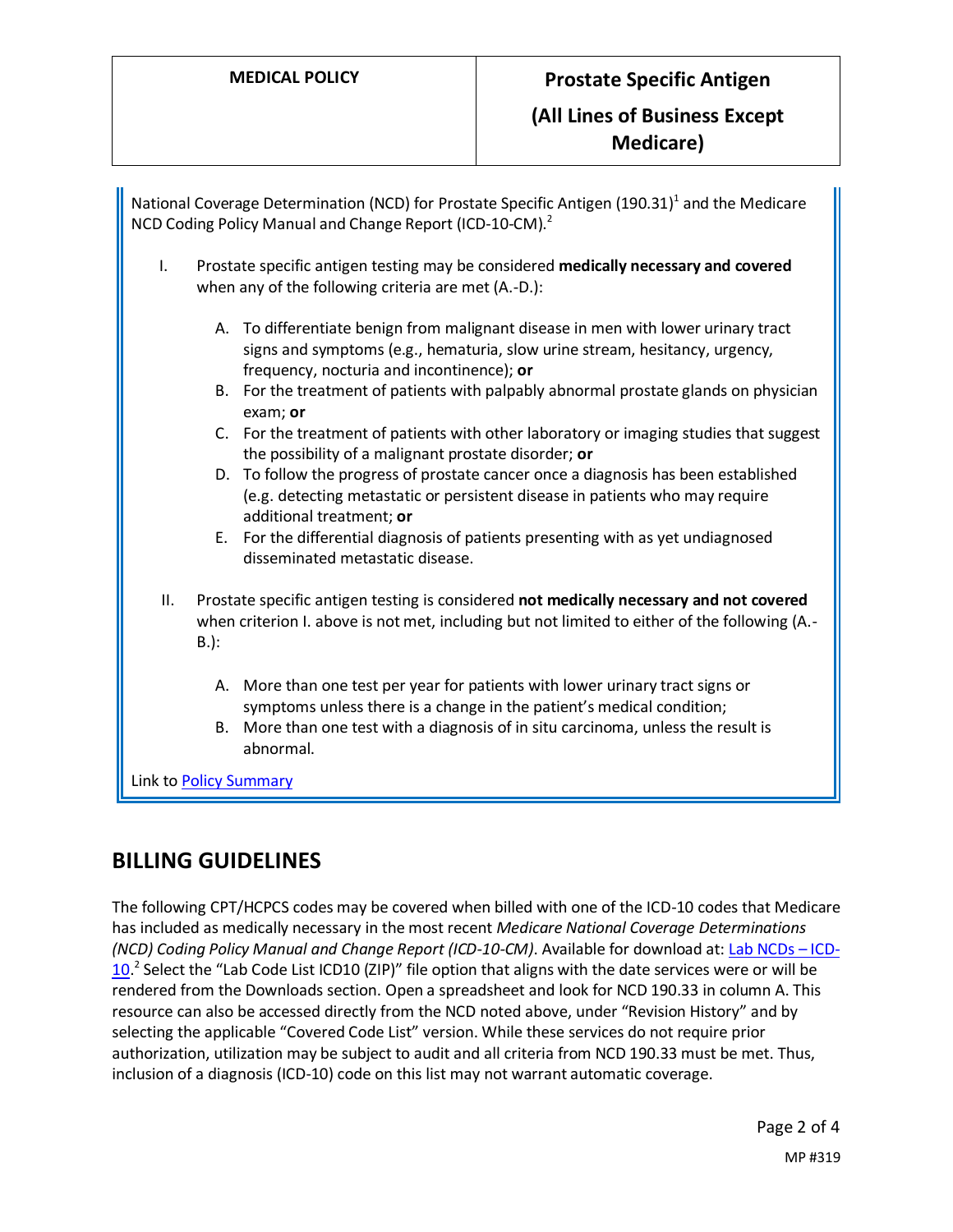# **MEDICAL POLICY Prostate Specific Antigen (All Lines of Business Except Medicare)**

Prostate specific antigen testing (CPT 84153) may only be covered when billed with one of the diagnosis codes with one of the ICD-10 codes included in the most recent "Medicare National Coverage Determinations (NCD) Coding Policy Manual and Change Report (ICD-10-CM)," available for download at "[Lab NCDs](https://www.cms.gov/Medicare/Coverage/CoverageGenInfo/LabNCDsICD10) – ICD-10."<sup>2</sup> Diagnosis codes listed below are current as of  $8/25/2021$ :

| M3303            | R319        |
|------------------|-------------|
| M3313            | R32         |
| M3393            | R339        |
| N <sub>139</sub> | R350-R351   |
| N320             | R3911-R3912 |
| N400-N403        | R3914-R3916 |
| N419             | R935-R937   |
| N429             | R948        |
| R310-R311        | R9720-R9721 |
| R3121            | Z8546       |
| R3129            |             |
|                  |             |

## **CPT/HCPCS CODES**

| <b>All Lines of Business Except Medicare</b> |                                        |  |
|----------------------------------------------|----------------------------------------|--|
|                                              | No Prior Authorization Required        |  |
| 84153                                        | Prostate Specific Antigen (PSA), total |  |

# **DESCRIPTION**

Prostate Specific Antigen (PSA), a tumor marker for adenocarcinoma of the prostate, can predict residual tumor in the post-operative phase of prostate cancer. Three to six months after radical prostatectomy, PSA is reported to provide a sensitive indicator of persistent disease. Six months following introduction of antiandrogen therapy, PSA is reported as capable of distinguishing patients with favorable response from those in whom limited response is anticipated.

PSA when used in conjunction with other prostate cancer tests, such as digital rectal examination, may assist in the decision making process for diagnosing prostate cancer. PSA also, serves as a marker in following the progress of most prostate tumors once a diagnosis has been established. This test is also an aid in the management of prostate cancer patients and in detecting metastatic or persistent disease in patients following treatment.

## **INSTRUCTIONS FOR USE**

Company Medical Policies serve as guidance for the administration of plan benefits. Medical policies do not constitute medical advice nor a guarantee of coverage. Company Medical Policies are reviewed